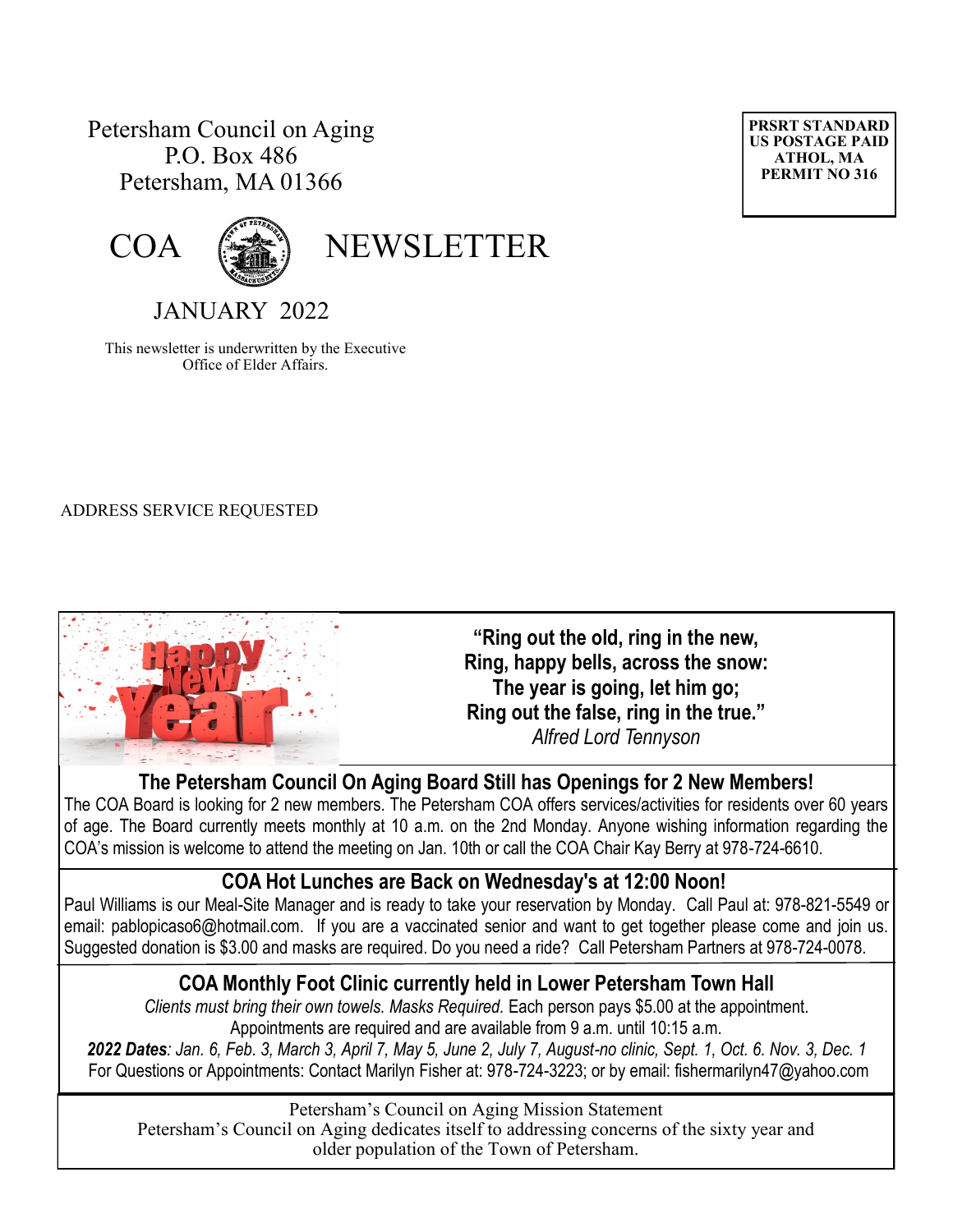# **PETERSHAM EVENTS AND NOTICES**

### **Petersham Art Center**

**The Art Center,** located at 8 North Main Street, **will be closed for the month of January. They will reopen in February 2022 on Saturday and Sunday from Noon to 4 p.m.** 

### **Petersham Memorial Library**

**Save the Dates! Programs in the New Year**

#### **Wednesday January 12, 2022 at 7 p.m. Martin Gitlan Presents the Greatest Sitcoms of All Time!**

A Funny Program about Funny Programs; Join us via Zoom for a fun and lighthearted look into the history of sitcoms. Pop culture historian Marty Gitlan will take us through the top ten sitcoms of all time, while providing historical context, clips from the shows, and a healthy dose of trivia. Please email: [PetershamLibaryRequests@gmail.com](mailto:PetershamLibaryRequests@gmail.com) for the Zoom link.

#### **Wednesday, January 19, 2022 at 7 p.m. Climate Change Book Discussion**

We now have several copies (including audio CDs) of *How to Prepare for Climate Change* by David Pogue available to check out. Those community members interested in joining can choose to focus on one chapter to read and then share the information they gathered with the group. We will meet on Wednesday, January 19 at 7 p.m. via Zoom. Please email: [PetershamLibraryRequests@gmail.com](mailto:PetershamLibraryRequests@gmail.com) to sign up for a chapter and to get the Zoom link.

**In Person Hours of Operation:** Tues. 10 a.m. to 5 p.m.; Wed. 2 to 7 p.m.; Fri. 2 to 5 p.m.; and Sat. 9 a.m. to 1 p.m. Masks required. Please contact us at: 978-724-3405 or at: PetershamLibraryRequests@gmail.com

### **Petersham Congregational Church**

**Correction for Christmas Eve Services**: **Time:** 7 p.m. ( in person and by zoom) and 11 p.m. (in person only) The Church is planning on doing one of their fabulous **Take Out Meals** in January or February. Watch for the Sandwich Sign out front for specifics on date, time and menu.

#### **Petersham Partners**

Petersham Partners looks forward to lending a hand as we all prep for the upcoming winter. **Please check out our brochure** included in the January 2022 COA Newsletter. If you have a question about a project, just give us a call! 978-724-0078

# **COA BOARD NOTES**

- The COA **Board met** on December 13, 2021 at 10:00 a.m.
- The November 8, 2021 **Board Meeting Minutes** were approved as amended.
- **Treasurer's Report** was read and approved.
- **Enrichment Programs:** No new enrichment programs were proposed for the upcoming year.
- **Health Programs:** The Foot Clinic has openings for new clients. See page 1 for 2022 dates.
- **Fitness Programs:** Chair Yoga, Floor Yoga and Tai Chi are continuing into the winter. There is room in each program for more participants.

#### **Discussions:**

- **(1)** The Board continues to look for **2 new members**. Interested: Contact Kay Berry at 978-724-6610
- **(2)** The COA unanimously voted to accept Paul Williams as a new member of the COA Board. A letter will be sent to the Selectboard for approval.
- **(3)** Members stated that Paul Williams is doing a fabulous job as the **new meal-site manager.** Indoor dining will be held each Wednesday at 12 noon. Grab n Go lunches will still be available for pick up at 11:45 a.m..
- **(4)** The Board agreed to offer a class on the Heimlich Maneuver (Choke-Saver Class). Sheila Youd will contact a possible instructor for a date in February. More information to come.

 *The next Board meeting will be on: Monday, January 10, 2022 at 10 a.m. in the Town Hall.*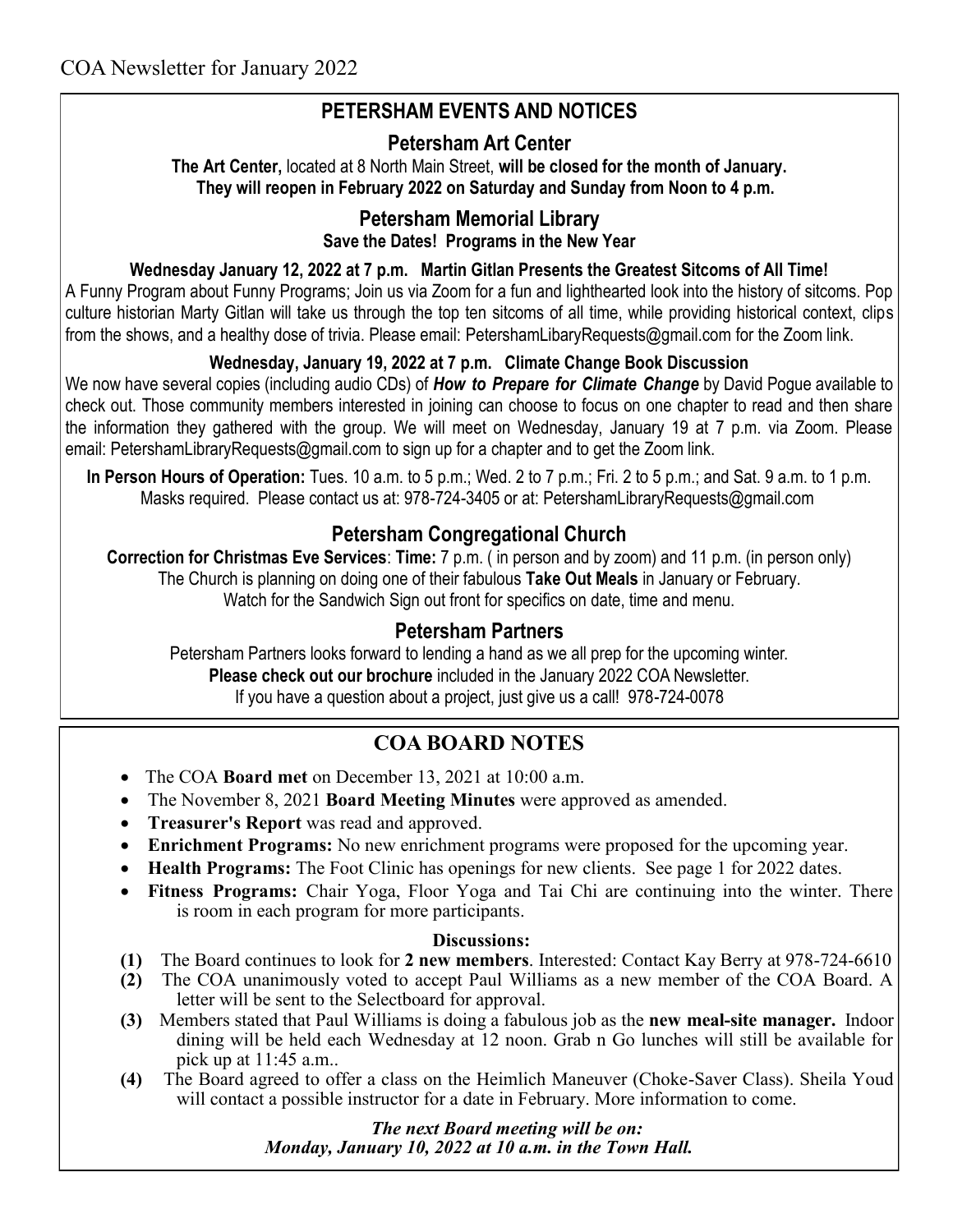#### **New Year /New You: Eat like a Centenarian Information Provided by: LifePath**

Across the world, several communities are known as blue zones or a set of characteristics that have produced the world's longest-lived people. Many live to a healthy 100 because their surroundings nudge them to practice the healthiest behaviors: moderate exercise, stress management, social connection and eating well. While each blue zone eats different regionally-based foods, they have many commonalities that contribute to their health and longevity. If you want to live to a healthy 100, include the following tips in your diet pattern.

### **EAT A 90–100% PLANT-BASED DIET**

People in blue zones consume about 10 ounces of meat per month, in 2-ounce portions. Fish is consumed in 3-ounce portions up to 3 times per week. Cow's milk does not factor into many blue zone diets and eggs are eaten only two to four times per week. Be sure to choose whole foods versus highly processed food, like sweet potatoes, walnuts or kale.

#### **GET A DAILY DOSE OF BEANS**

Beans are nature's perfect package—naturally low in fat and high in protein, fiber and phytonutrients. People in blue zones eat a half cup per day. Try lentils, chickpeas, black-eyed peas, cannellini beans or soybeans!

#### **SLASH YOUR SUGAR INTAKE**

People in blues zones eat sugar intentionally, not out of habit or accident. They consume 7 teaspoons (28 gm) or less of added sugar daily.

#### **MUNCH ON NUTS**

Nuts contain good-for-you fats and antioxidants. People in blue zones report eating up to 2 ounces (about 2 handfuls) of nuts per day.

#### **CHOOSE WHOLE GRAIN OR SOURDOUGH BREAD**

These blue zone bread choices may promote healthy blood sugar levels and digestion due to the fiber in whole grains and the fermentation process in sourdough.

#### **DRINK MOSTLY WATER**

Water provides the proper hydration our bodies need. Unsweetened coffee and tea are also good blue zone beverage choices.

# **NOTE For T'AI CHI and YOGA CLASSES**

**There will be no Chair Yoga, Floor Yoga or T'ai Chi Classes on the following dates: December 28th and 29th January 4th and 5th**

## **COA SPONSORED WINTER YOGA, and T'AI CHI CLASSES**

**T'ai Chi and Chair and Floor Yoga Classes are being held in The Town Hall. Kay Berry is the coordinator. If you have questions, call 978-724-6610 or email: PshamCOA@gmail.com**

**T'ai Chi classes with Valerie & Nick Wisnewski are held on Wednesdays from 4:30 to 5:30 p.m.**  January 12, 19, and 26 Suggested Donation: \$5.00

**Chair Yoga classes with Loren Magruder are held on Wednesdays from 10 to 11 a.m.**

January 12, 19, and 26 Suggested Donation: \$5.00

**Floor Yoga classes with Loren Magruder are held on Tuesdays from 10 to 11 a.m.**

January 11, 18, and 25 Suggested Donation: \$5.00

**Participants are asked to email or call if you are interested in attending**. **Email is [PshamCOA@gmail.com](mailto:PshamCOA@gmail.com) or phone Kay Berry at 978-724-6610.** 

Fitness, Yoga, and T'ai Chi classes are sponsored by the Petersham Council on Aging and are underwritten by the Executive Office of Elder Affairs.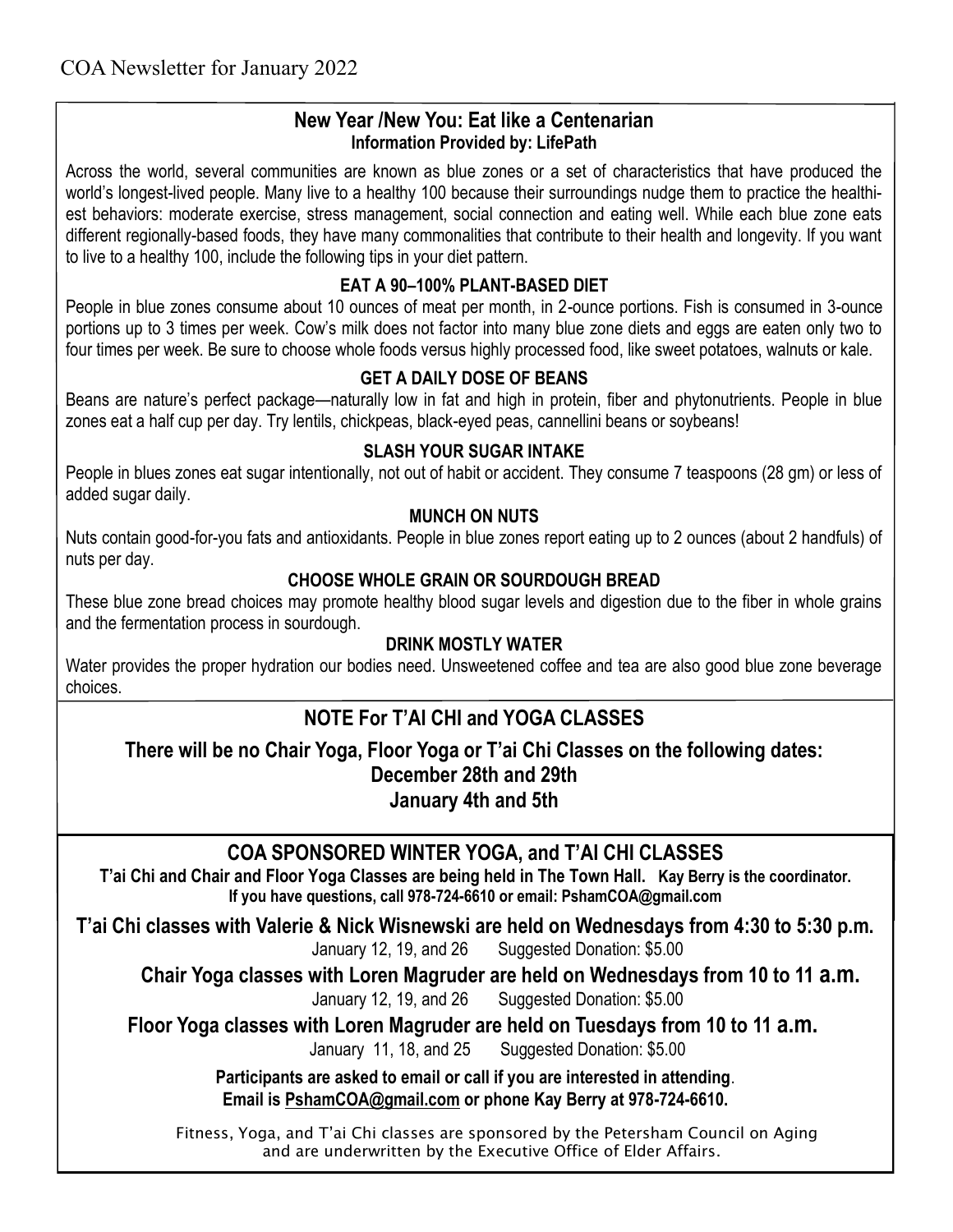# **MEDICARE/MEDICAL EQUIPMENT SCAM**

#### **Beware of Medicare Phone Scams! If someone calls you & asks for your Medicare number or other personal information, hang up & call 1-800-MEDICARE.**

# **WHAT TO LOOK FOR**

- You get a call offering to send you a free medical alert system, a free brace, or other medical equipment.
- The caller tells you they will bill Medicare and send the equipment for free.
- They just need your Medicare or Social Security number in order to process your order.

# **WHAT TO DO**

- Hang Up! Don't give out personal information such as your Medicare or Social Security number over the phone.
- Beware of "Free" Offers.
- Ask your Doctor if you think you need a brace or other medical equipment.

#### **Questions: Contact Northwestern District Attorney's Consumer Protection Unit Greenfield: 413-774-3186 Working in cooperation with the Office of the MA Attorney General**

# **SOCIAL SECURITY SCAM ALERT**

**The Social Security Administration will never threaten, scare, or pressure you to take an immediate action.**

If you receive a call, text or email that….

- Threatens to suspend your **Social Security number**, even if they have part or all of your Social Security number
- Warns of **arrest of legal action**
- Demands or requests **immediate payment**
- Requires payment by **gift card, prepaid debit card, internet currency, or by mailing cash**
- Pressures you for **personal information**
- Requests **secrecy**
- Threatens to **seize your bank account**
- Promises to increase your Social Security benefit
- Tries to gain your trust by providing **fake "documentation," false "evidence," or the name of a real government official**

#### **It is a SCAM! Do not give scammers money or personal information – Ignore Them! Protect yourself and others from Social Security-related scams**

- **Try to stay calm.** Do not provide anyone with money or personal information when you feel pressured, threatened, or scared.
- **Hang up or ignore it.** If you receive a suspicious call, text, or email, hang up or do not respond. Government employees will not threaten you, demand immediate payment, or try to gain your trust by sending you pictures or documents.
- **Report Social Security-related scams.** If you receive a suspicious call, text, or email that mentions Social Security, ignore it and report it to the **[SSA Office of the Inspector General](https://links.ssa.gov/l/eyJhbGciOiJIUzI1NiJ9.eyJidWxsZXRpbl9saW5rX2lkIjoxMDEsInVyaSI6ImJwMjpjbGljayIsImJ1bGxldGluX2lkIjoiMjAyMTExMjkuNDk0NTg2NTEiLCJ1cmwiOiJodHRwczovL29pZy5zc2EuZ292Lz91dG1fY2FtcGFpZ249b2lnLXNjYW0tMjImdXRtX2NvbnRlbnQ9b2lnLWhvbXBhZ2UtMDAxJnV0bV) (OIG)**. Do not be embarrassed if you shared personal information or suffered a financial loss.
- **Get up-to-date information.** Follow SSA OIG on **[Twitter @TheSSAOIG](https://links.ssa.gov/l/eyJhbGciOiJIUzI1NiJ9.eyJidWxsZXRpbl9saW5rX2lkIjoxMDIsInVyaSI6ImJwMjpjbGljayIsImJ1bGxldGluX2lkIjoiMjAyMTExMjkuNDk0NTg2NTEiLCJ1cmwiOiJodHRwczovL3R3aXR0ZXIuY29tL1RoZVNTQU9JRy8_dXRtX2NhbXBhaWduPW9pZy1zY2FtLTIyJnV0bV9jb250ZW50PXR3aXR0ZXItYm)** and **[Facebook @SSA Office of the Inspec](https://links.ssa.gov/l/eyJhbGciOiJIUzI1NiJ9.eyJidWxsZXRpbl9saW5rX2lkIjoxMDMsInVyaSI6ImJwMjpjbGljayIsImJ1bGxldGluX2lkIjoiMjAyMTExMjkuNDk0NTg2NTEiLCJ1cmwiOiJodHRwczovL3d3dy5mYWNlYm9vay5jb20vb2lnc3NhLz91dG1fY2FtcGFpZ249b2lnLXNjYW0tMjImdXRtX2NvbnRlbnQ9ZmFjZWJvb2)[tor General](https://links.ssa.gov/l/eyJhbGciOiJIUzI1NiJ9.eyJidWxsZXRpbl9saW5rX2lkIjoxMDMsInVyaSI6ImJwMjpjbGljayIsImJ1bGxldGluX2lkIjoiMjAyMTExMjkuNDk0NTg2NTEiLCJ1cmwiOiJodHRwczovL3d3dy5mYWNlYm9vay5jb20vb2lnc3NhLz91dG1fY2FtcGFpZ249b2lnLXNjYW0tMjImdXRtX2NvbnRlbnQ9ZmFjZWJvb2)** for the latest information on Social Security-related scams. Visit the **[Federal Trade Commission](https://links.ssa.gov/l/eyJhbGciOiJIUzI1NiJ9.eyJidWxsZXRpbl9saW5rX2lkIjoxMDQsInVyaSI6ImJwMjpjbGljayIsImJ1bGxldGluX2lkIjoiMjAyMTExMjkuNDk0NTg2NTEiLCJ1cmwiOiJodHRwczovL3d3dy5jb25zdW1lci5mdGMuZ292L2ZlYXR1cmVzL3NjYW0tYWxlcnRzLz91dG1fY2FtcGFpZ249b2lnLXNjYW0tMjImdX)** for information on other government scams.
- **Spread the word.** Share your knowledge of Social Security-related scams. Post on social media using the hashtag #**SlamtheScam** to share your experience and warn others. Visit **[oig.ssa.gov/scam](https://links.ssa.gov/l/eyJhbGciOiJIUzI1NiJ9.eyJidWxsZXRpbl9saW5rX2lkIjoxMDUsInVyaSI6ImJwMjpjbGljayIsImJ1bGxldGluX2lkIjoiMjAyMTExMjkuNDk0NTg2NTEiLCJ1cmwiOiJodHRwczovL29pZy5zc2EuZ292L3NjYW0vP3V0bV9jYW1wYWlnbj1vaWctc2NhbS0yMiZ1dG1fY29udGVudD1vaWctc2NhbS1wYWdlJn)** for more information. Please also share with your friends and family.

**REPORT A SCAM** to the Office of the Inspector General; Social Security Administration at: **oig.ssa.gov/scam**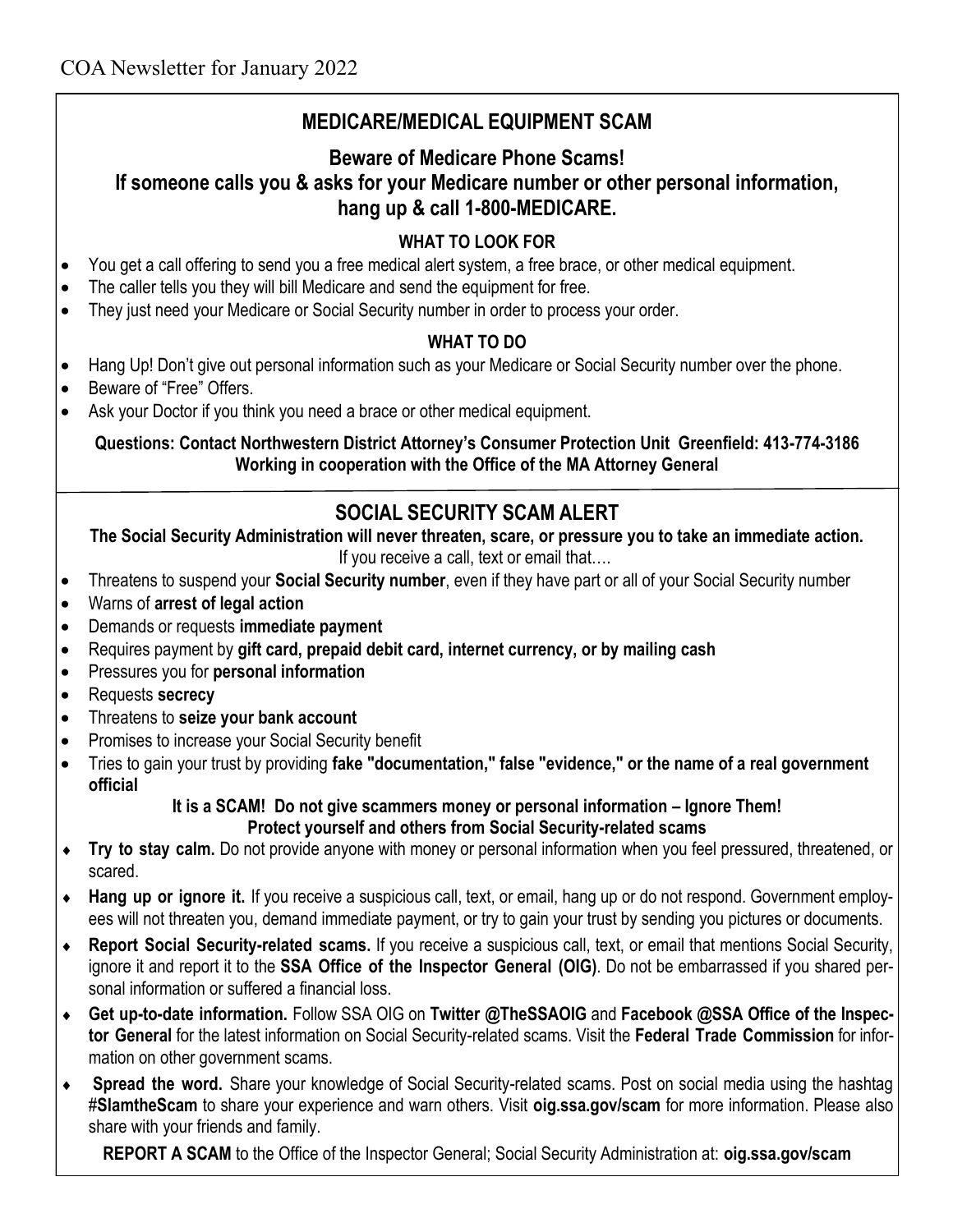# **COVID Vaccination Appointment Phone Access Information (Initial and Booster) Provided by: LifePath**

# **Primary Care**

Most primary care offices now offer vaccinations and boosters. Call your PCP to inquire.

## **Pharmacies**

### **CVS**

- CVS, 1653 Main Street, Athol, MA Pfizer vaccine
	- 978-249-7928

Call the pharmacy, when connected press 9, then press 2, when asked how can I help you, say "schedule a vaccine appointment", then say "agent" and you will be connected to an agent to schedule an appointment.

- CVS, 137 Federal Street, Greenfield, MA Pfizer vaccine
	- 413-774-7201

Call the pharmacy, when connected press 9, then press 2, when asked how can I help you, say "schedule a vaccine appointment", then say "agent" and you will be connected to an agent to schedule an appointment.

#### **Walgreen's**

- Walgreen's, 1640 S. Main Street, Athol, MA Pfizer vaccine
	- 978-249-9132

Call the pharmacy, when connected press 1, then you will be asked: tell me what you are calling about, say "schedule a vaccine appointment", and then answer the questions.

Walgreen's, 5 Pierce Street, Greenfield, MA - Moderna vaccine

413-773-3801

Call the pharmacy, when connected press 1, then you will be asked: tell me what you are calling about, say "schedule a vaccine appointment", and then continue to answer the questions.

Walgreen's, 240 Avenue A, Turners Falls, MA - Moderna vaccine

#### 413-863-3107

Call the pharmacy, when connected press 1, then you will be asked: tell me what you are calling about, say "schedule a vaccine appointment", and then continue to answer the questions.

Or call Walgreen's 800-925-4733.

Call the number above, when asked, say your zip code, then you will be asked: tell me what you are calling about, say "schedule a vaccine appointment", then continue to answer the questions. When scheduling an appointment, mention the location of the pharmacy where you want to schedule your appointment.

## **Walmart**

Walmart, 555 East Main Street, Orange, MA - Pfizer and Moderna vaccine

978-544-6405

Call the number and press 0. You will be connected to the pharmacy to schedule an appointment.

## **In-home vaccinations**

Call 833-983-0485.

## **Other**

Call 2-1-1 to be connected with the Mass.gov hotline.